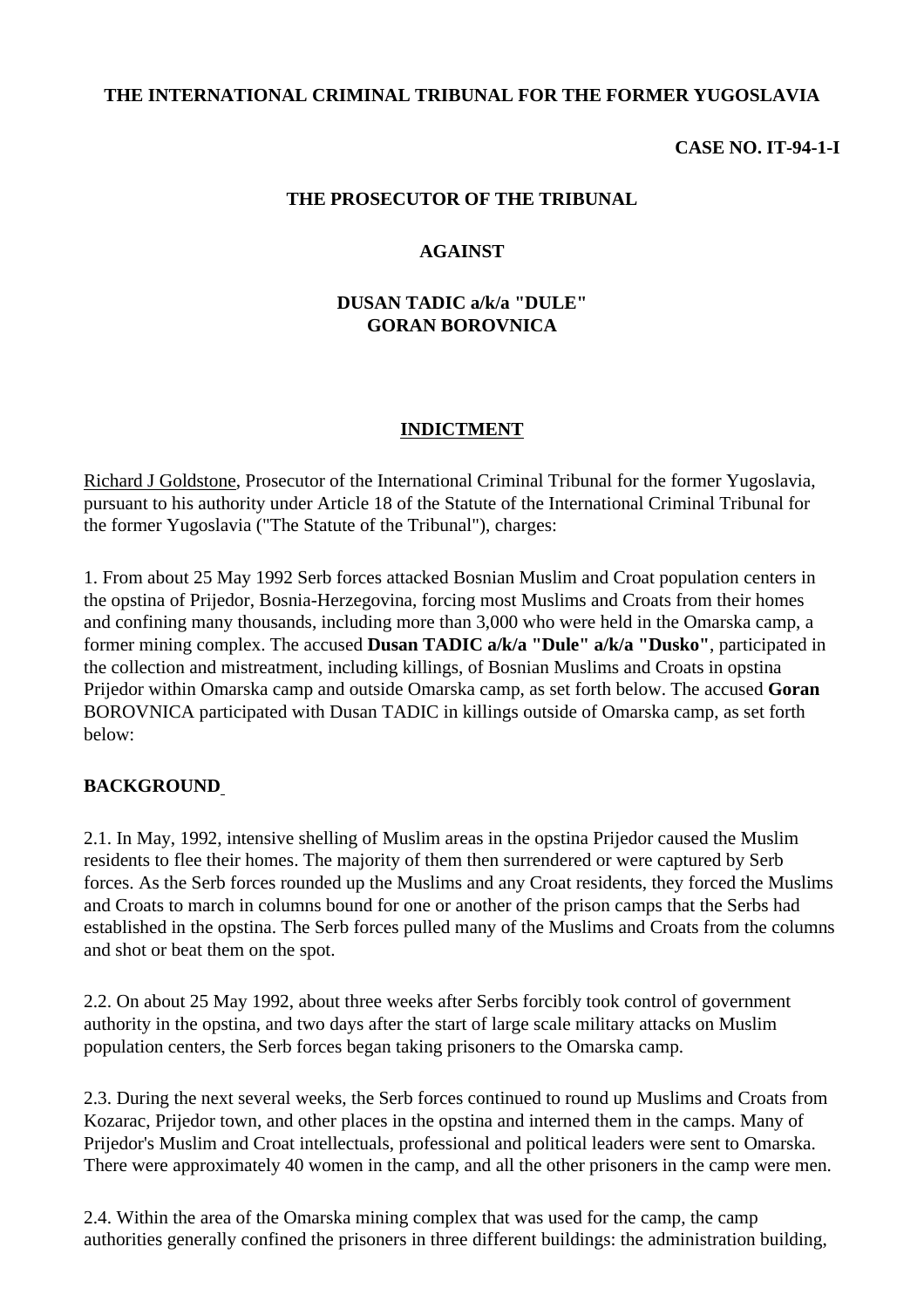where interrogations took place and most of the women were confined; the garage or hangar building; the "white house," a small building where particularly severe beatings were administered; and on a cement courtyard area between the buildings known as the "pista". There was another small building, known as the "red house", where prisoners were sometimes taken but most often did not emerge alive.

2.5. Living conditions at Omarska were brutal. Prisoners were crowded together with little or no facilities for personal hygiene. They were fed starvation rations once a day and given only three minutes to get into the canteen area, eat, and get out. The little water they received was ordinarily foul. Prisoners had no changes of clothing and no bedding. They received no medical care.

2.6. Severe beatings were commonplace. The camp guards, and others who came to the camp and physically abused the prisoners, used all manner of weapons during these beatings, including wooden batons, metal rods and tools, lengths of thick industrial cable that had metal balls affixed to the end, rifle butts, and knives. Both female and male prisoners were beaten, tortured, raped, sexually assaulted, and humiliated. Many, whose identities are known and unknown, did not survive the camp. After the collection of thousands of Bosnian Muslims and Croats in later May, 1992, groups of Serbs including the accused later entered villages in which Muslims and Croats remained, at which time they killed some villagers and drove others from their homes.

# **GENERAL ALLEGATIONS**

3.1. At all times relevant to this indictment, a state of armed conflict and partial occupation existed in the territory of Bosnia-Herzegovina.

3.2. All acts or omissions set forth as grave breaches recognised by Article 2 of the Statute of the Tribunal occurred during that armed conflict and partial occupation.

3.3. All of the prisoners at the Omarska camp, and the Bosnian Muslims and Croats of the opstina of Prijedor referred to in this indictment were, at all relevant times, persons protected by the Geneva Conventions of 1949.

3.4. All of the accused in this indictment were required to abide by the mandate of the laws and customs governing the conduct of war, including the Geneva Conventions of 1949.

3.5. Unless otherwise set forth below, all acts and omissions set forth in this indictment took place between 24 May and 30 August 1992.

3.6. In each paragraph charging torture, the acts were committed by, or at the instigation of, or with the consent or acquiescence of, an official or person acting in an official capacity, and for one or more of the following purposes: to obtain information or a confession from the victim or a third person; to punish the victim for an act the victim or a third person committed or was suspected of having committed; to intimidate or coerce the victim or a third person; and/or for any reason based upon discrimination of any kind.

3.7. In each paragraph charging crimes against humanity, a crime recognised by Article 5 of the Statute of the Tribunal, the alleged acts or omissions were part of a widespread or large-scale or systematic attack directed against a civilian population, specifically the Muslim and Croat population of the Prijedor district.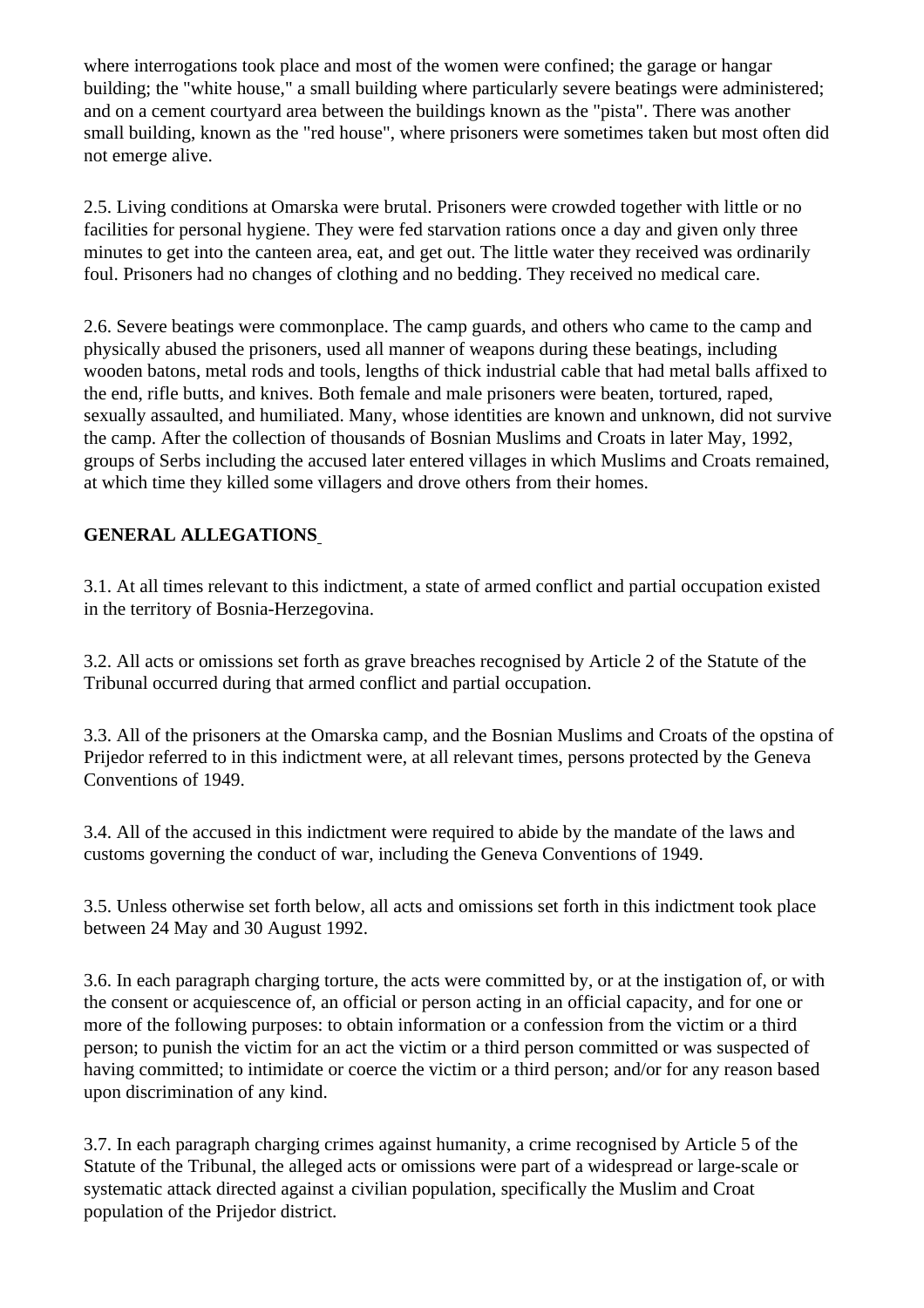3.8. The term "Serb" refers either to Bosnian citizens of Serbian descent or to individuals for whom it is unknown whether they were Bosnian Serbs or citizens of Serbia proper.

3.9. Paragraphs 3.1 through 3.8 are realleged and incorporated into each of the charges described below.

## **CHARGES:**

4.1. "**F**" was taken to the Omarska camp as a prisoner in early June 1992. Sometime between early June and 3 August 1992, "**F**" was taken to the Separacija building at the entrance to the Omarska camp and placed in a room where **Dusan TADIC** subjected "**F**" to forcible sexual intercourse.

4.2. **Dusan TADIC** wilfully caused great suffering to "**F**" by subjecting her to forcible sexual intercourse, a **GRAVE BREACH** recognised by Article 2(c) of the Statute of the Tribunal, or;

4.3. Alternatively, **Dusan TADIC** subjected "**F**" to cruel treatment by forcible sexual intercourse, a **VIOLATION OF THE LAWS OR CUSTOMS OF WAR** recognised by Article 3 of the Statute of the Tribunal and Article 3(1)(a) of the Geneva Conventions of 1949.

4.4. **Dusan TADIC** raped "**F**", a **CRIME AGAINST HUMANITY** recognised by Article 5(g) of the Statute of the Tribunal.

5.1. About late June 1992, a group of Bosnian Serbs from outside the camp, including **Dusan TADIC** entered the large garage building known as the "hangar" and called prisoners out of their rooms by name, including Emir KARABASIC, Jasmin HRNIC, Enver ALIC, Fikret HARAMBASIC and Emir BEGANOVIC**.** The prisoners were in different rooms and came out separately. The group of Serbs, including **Dusan TADIC**, severely beat the prisoners with various objects and kicked them on their heads and bodies. After Fikret HARAMBASIC was beaten, two other prisoners, "G" and "H", were called out. A member of the group ordered "G" and "H" to lick Fikret HARAMBASIC's buttocks and genitals and then to sexually mutilate Fikret HARAMBASIC. "H" covered Fikret HARAMBASIC's mouth to silence his screams and "G" bit off one of Fikret HARAMBASIC's testicles. Emir KARABASIC, Jasmin HRNIC and Fikret HARAMBASIC died from the attack. Enver ALIC, who was severely injured, was thrown onto the back of a truck with the dead and driven away.

## **Victim: Emir KARABASIC**

5.2 **Dusan TADIC** participated in the wilful killing of Emir KARABASIC, a **GRAVE BREACH** recognised by Articles 2(a) and 7(1) of the Statute of the Tribunal, or;

5.3. Alternatively, **Dusan TADIC** participated in the murder of Emir KARABASIC, a **VIOLATION OF THE LAWS OR CUSTOMS OF WAR** recognised by Articles 3 and 7(1) of the Statute of the Tribunal and Article 3(1)(a) of the Geneva Conventions. .

5.4 **Dusan TADIC** participated in the murder of Emir KARABASIC, a **CRIME AGAINST HUMANITY** recognised by Articles 5(a) and 7(1) of the Statute of the Tribunal.

5.5. **Dusan TADIC** participated in wilfully causing Emir KARABASIC great suffering or serious injury to body or health, a **GRAVE BREACH** recognised by Articles 2(c) and 7(1) of the Statute of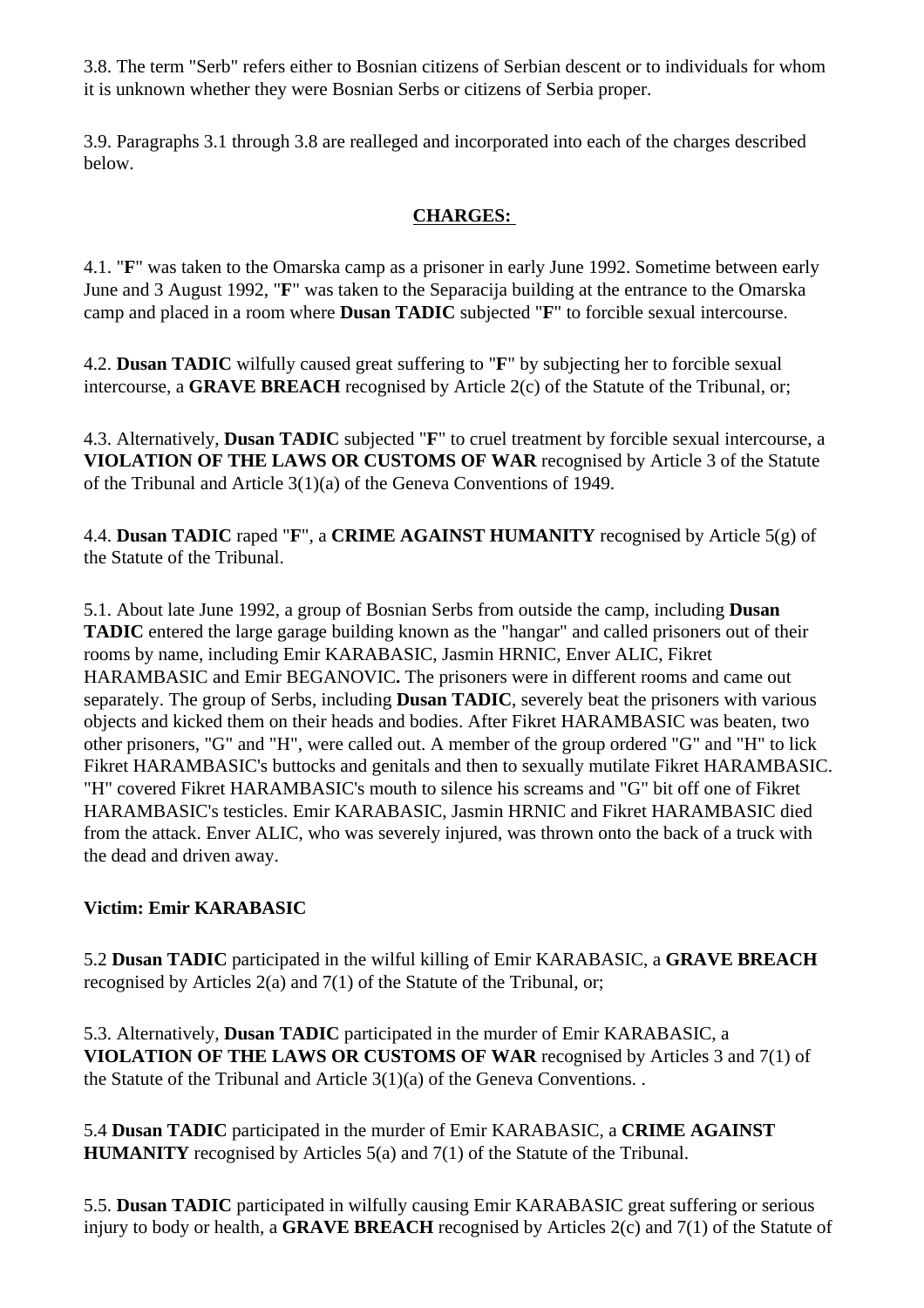5.6. Alternatively, **Dusan TADIC** participated in subjecting Emir KARABASIC to cruel treatment, a **VIOLATION OF THE LAWS OR CUSTOMS OF WAR** recognised by Articles 3 and 7(1) of the Statute of the Tribunal and Article 3(1)(a) of the Geneva Conventions.

5.7 **Dusan TADIC** participated in the commission of inhumane acts against Emir KARABASIC, a **CRIME AGAINST HUMANITY** recognised by Articles 5(i) and 7(1) of the Statute of the Tribunal.

## **Victim: Jasmin HRNIC**

5.8. **Dusan TADIC** participated in the wilful killing of Jasmin HRNIC**,** a **GRAVE BREACH** recognised by Articles 2(a) and 7(1) of the Statute of the Tribunal, or;

5.9. Alternatively, **Dusan TADIC** participated in murder of Jasmin HRNIC, a **VIOLATION OF THE LAWS OR CUSTOMS OF WAR** recognised by Articles 3 and 7(1) of the Statute of the Tribunal and Article 3(1)(a) of the Geneva Conventions.

5.10. **Dusan TADIC** participated in the murder of Jasmin HRNIC, a **CRIME AGAINST HUMANITY** recognised by Articles 5(a) and 7(1) of the Statute of the Tribunal.

5.11. **Dusan TADIC** participated in wilfully causing Jasmin HRNIC great suffering or serious injury to body or health**,** a **GRAVE BREACH** recognised by Articles 2(c) and 7(1) of the Statute of the Tribunal, or;

5.12. Alternatively, **Dusan TADIC** participated in subjecting Jasmin HRNIC to cruel treatment, a **VIOLATION OF THE LAWS AND CUSTOMS OF WAR** recognised by Articles 3 and 7(1) of the Statute of the Tribunal and Article 3(1)(a) of the Geneva Conventions.

5.13. **Dusan TADIC** participated in the commission of inhumane acts against Jasmin HRNIC, a **CRIME AGAINST HUMANITY** recognised by Articles 5(i) and 7(1) of the Statute of the Tribunal.

# **Victim: Enver ALIC**

5.14. **Dusan TADIC** participated in the wilful killing of Enver ALIC, a **GRAVE BREACH** recognised by Articles 2(a) and 7(1) of the Statute of the Tribunal, or;

5.15. Alternatively, **Dusan TADIC** participated in murder of Enver ALIC, a **VIOLATION OF THE LAWS OR CUSTOMS OF WAR** recognised by Articles 3 and 7(1) of the Statute of the Tribunal and Article 3(1)(a) of the Geneva Conventions.

5.16. **Dusan TADIC** participated in the murder of Enver ALIC, a **CRIME AGAINST HUMANITY** recognised by Articles 5(a) and 7(1) of the Statute of the Tribunal.

5.17. **Dusan TADIC** participated in wilfully causing Enver ALIC great suffering or serious injury to body or health**,** a **GRAVE BREACH** recognised by Articles 2(c) and 7(1) of the Statute of the Tribunal, or;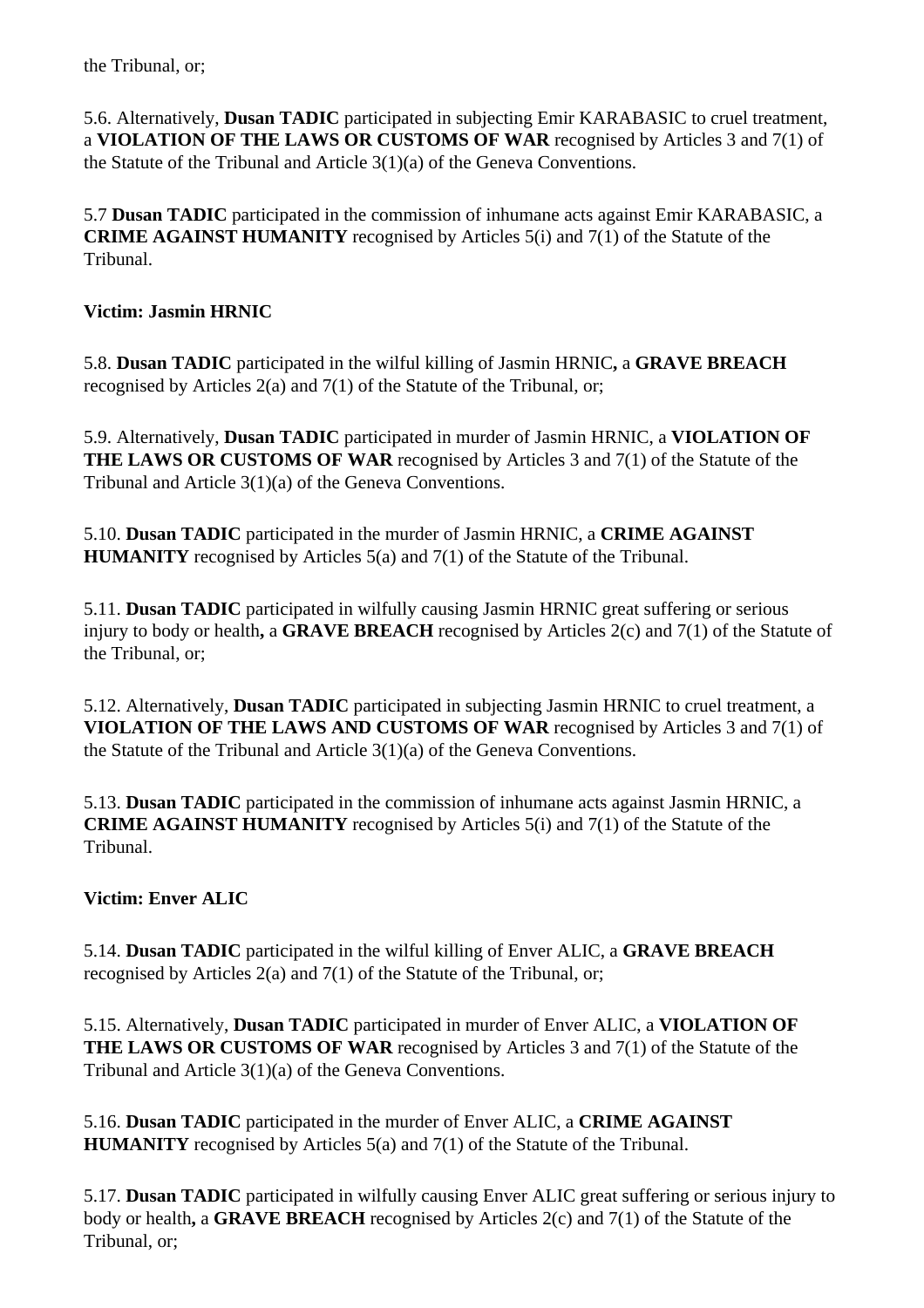5.18. Alternatively, **Dusan TADIC** participated in subjecting Enver ALIC to cruel treatment, a **VIOLATION OF THE LAWS AND CUSTOMS OF WAR** recognised by Articles 3 and 7(1) of the Statute of the Tribunal and Article 3(1)(a) of the Geneva Conventions.

5.19. **Dusan TADIC** participated in the commission of inhumane acts against Enver ALIC, a **CRIME AGAINST HUMANITY** recognised by Articles 5(i) and 7(1) of the Statute of the Tribunal.

## **Victim: Fikret HARAMBASIC**

5.20. **Dusan TADIC** participated in the wilful killing of Fikret HARAMBASIC**,** a **GRAVE BREACH** recognised by Articles 2(a) and 7(1) of the Statute of the Tribunal, or;

5.21. Alternatively, **Dusan TADIC** participated in the murder of Fikret HARAMBASIC, a **VIOLATION OF THE LAWS OR CUSTOMS OF WAR** recognised by Articles 3 and 7(1) of the Statute of the Tribunal and Article 3(1)(a) of the Geneva Conventions.

5.22. **Dusan TADIC** participated in the murder of Fikret HARAMBASIC, a **CRIME AGAINST HUMANITY** recognised by Articles 5(a) and 7(1) of the Statute of the Tribunal.

5.23. **Dusan TADIC** participated in the torture of Fikret HARAMBASIC**,** a **GRAVE BREACH** recognised by Articles 2(b) and 7(1) of the Statute of the Tribunal, or;

5.24. Alternatively, **Dusan TADIC** participated in the torture of Fikret HARAMBASIC, a **VIOLATION OF THE LAWS AND CUSTOMS OF WAR** recognised by Articles 3 and 7(1) of the Statute of the Tribunal and Article 3(1)(a) of the Geneva Conventions.

5.25. **Dusan TADIC** participated in the torture of Fikret HARAMBASIC, a **CRIME AGAINST HUMANITY** recognised by Articles 5(f) and 7(1) of the Statute of the Tribunal.

## **Victim: Emir BEGANOVIC**

5.26. Dusan TADIC participated in wilfully causing Emir BEGANOVIC great suffering or serious injury to body or health**,** a **GRAVE BREACH** recognised by Articles 2(c) and 7(1) of the Statute of the Tribunal, or;

5.27. Alternatively, **Dusan TADIC** participated in subjecting Emir BEGANOVIC to cruel treatment, a **VIOLATION OF THE LAWS AND CUSTOMS OF WAR** recognised by Articles 3 and 7(1) of the Statute of the Tribunal and Article 3(1)(a) of the Geneva Conventions.

5.28. **Dusan TADIC** participated in the commission of inhumane acts against Emir BEGANOVIC, a **CRIME AGAINST HUMANITY** recognised by Articles 5(i) and 7(1) of the Statute of the Tribunal.

## **Victim: "G"**

5.29. **Dusan TADIC** participated in the commission of inhuman treatment against "**G**"**,** a **GRAVE**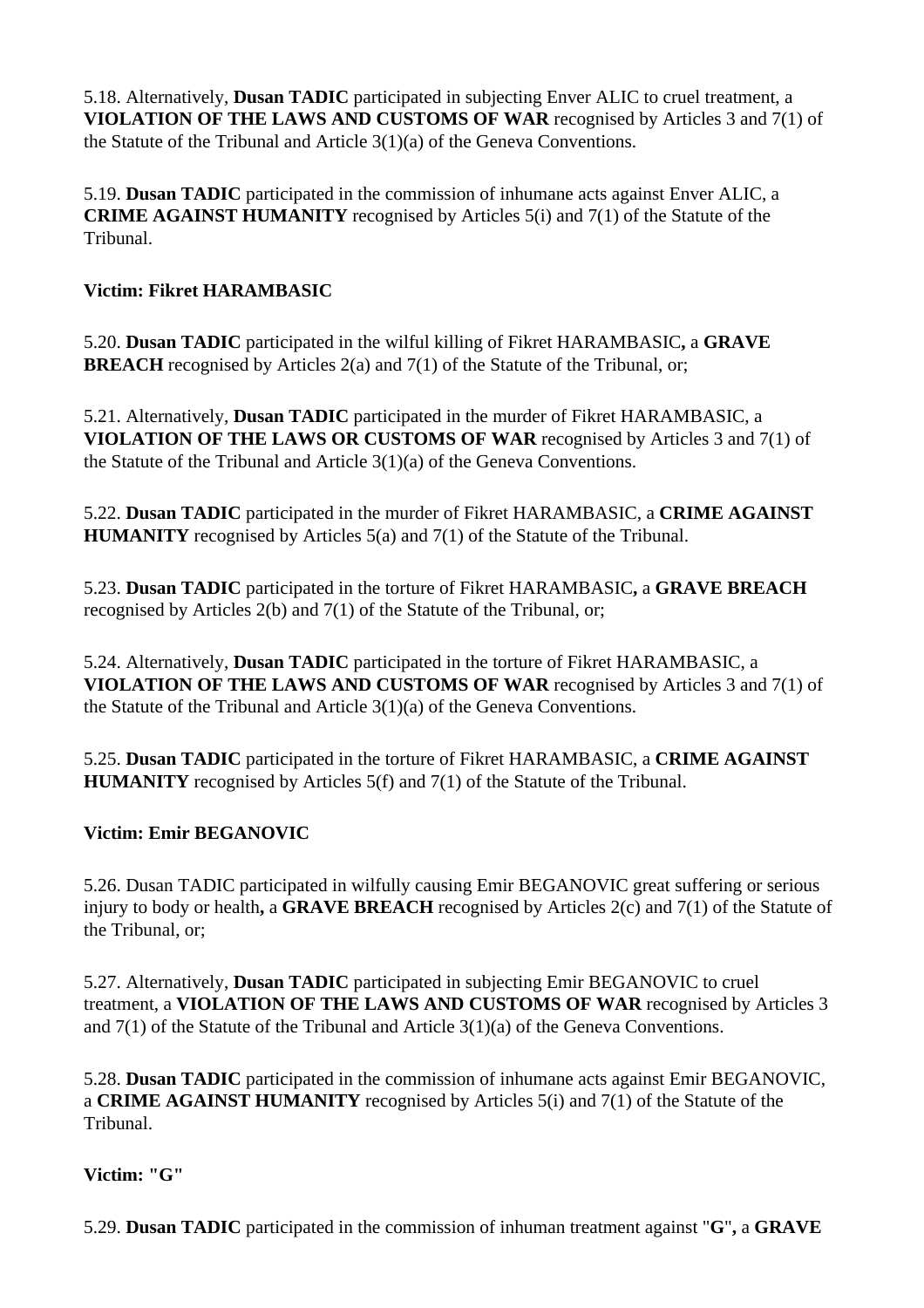**BREACH** recognised by Articles 2(b) and 7(1) of the Statute of the Tribunal, or;

5.30. Alternatively, **Dusan TADIC** participated in subjecting "**G**" to cruel treatment, a **VIOLATION OF THE LAWS AND CUSTOMS OF WAR** recognised by Articles 3 and 7(1) of the Statute of the Tribunal and Article 3(1)(a) of the Geneva Conventions.

5.31. **Dusan TADIC** participated in the commission of inhumane acts against "**G**", a **CRIME AGAINST HUMANITY** recognised by Articles 5(i) and 7(1) of the Statute of the Tribunal.

## **Victim: "H"**

5.32. **Dusan TADIC** participated in the commission of inhuman treatment against "**H**"**,** a **GRAVE BREACH** recognised by Articles 2(b) and 7(1) of the Statute of the Tribunal, or;

5.33. Alternatively, **Dusan TADIC** participated in subjecting "**H**" to cruel treatment, a **VIOLATION OF THE LAWS AND CUSTOMS OF WAR** recognised by Articles 3 and 7(1) of the Statute of the Tribunal and Article 3(1)(a) of the Geneva Conventions.

5.34. **Dusan TADIC** participated in the commission of inhumane acts against "**H**", a **CRIME AGAINST HUMANITY** recognised by Articles 5(i) and 7(1) of the Statute of the Tribunal.

6.1. Around July 10, 1992, in the building known as the "white house" in Omarska camp, a group of Serbs from outside the camp, including **Dusan TADIC**, severely beat Sefik SIVAC, threw him onto the floor of a room and left him there, where he died.

## **Victim: Sefik SIVAC**

6.2. **Dusan TADIC** participated in wilfully causing Sefik SIVAC great suffering or serious injury to body or health**,** a **GRAVE BREACH** recognised by Articles 2(c) and 7(1) of the Statute of the Tribunal, or;

6.3. Alternatively, **Dusan TADIC** participated in subjecting Sefik SIVAC to cruel treatment, a **VIOLATION OF THE LAWS AND CUSTOMS OF WAR** recognised by Articles 3 and 7(1) of the Statute of the Tribunal and Article 3(1)(a) of the Geneva Conventions.

6.4. **Dusan TADIC** participated in the commission of inhumane acts against Sefik SIVAC, a **CRIME AGAINST HUMANITY** recognised by Articles 5(i) and 7(1) of the Statute of the Tribunal.

7.1. Around late July, 1992, behind the building known as the "white house" in Omarska camp, a group of Serbs from outside the camp, including **Dusan TADIC**, severely beat and kicked Hakija ELEZOVIC, Salih ELEZOVIC, Sejad SIVAC and other prisoners. Hakija ELEZOVIC survived the beating. Salih ELEZOVIC, Sejad SIVAC, and other prisoners were found dead in the same spot later that day.

# **Victim: Hakija ELEZOVIC**

7.2. **Dusan TADIC** participated in wilfully causing Hakija ELEZOVIC great suffering or serious injury to body or health**,** a **GRAVE BREACH** recognised by Articles 2(c) and 7(1) of the Statute of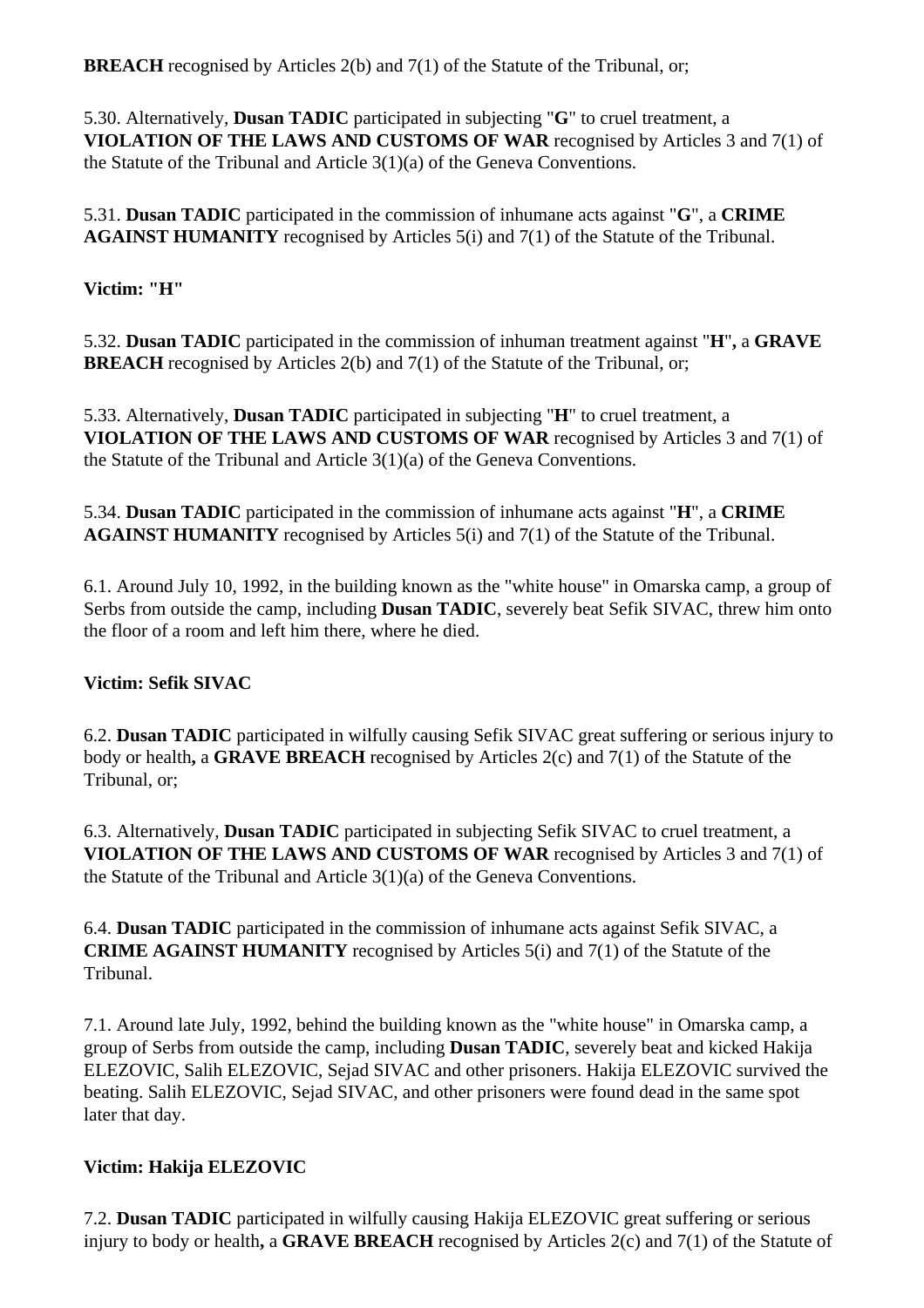7.3. Alternatively, **Dusan TADIC** participated in subjecting Hakija ELEZOVIC to cruel treatment, a **VIOLATION OF THE LAWS AND CUSTOMS OF WAR** recognised by Articles 3 and 7(1) of the Statute of the Tribunal and Article 3(1)(a) of the Geneva Conventions.

7.4. **Dusan TADIC** participated in the commission of inhumane acts against Hakija ELEZOVIC, a **CRIME AGAINST HUMANITY** recognised by Articles 5(i) and 7(1) of the Statute of the Tribunal.

## **Victim: Salih ELEZOVIC**

7.5. **Dusan TADIC** participated in wilfully causing Salih ELEZOVIC great suffering or serious injury to body or health**,** a **GRAVE BREACH** recognised by Articles 2(c) and 7(1) of the Statute of the Tribunal, or;

7.6. Alternatively, **Dusan TADIC** participated in subjecting Salih ELEZOVIC to cruel treatment, a **VIOLATION OF THE LAWS AND CUSTOMS OF WAR** recognised by Article 3(1)(a) of the Geneva Conventions and Articles 3 and 7(1) of the Statute of the Tribunal.

7.7. **Dusan TADIC** participated in the commission of inhumane acts against Salih ELEZOVIC, a **CRIME AGAINST HUMANITY** recognised by Articles 5(i) and 7(1) of the Statute of the Tribunal.

# **Victim: Sejad SIVAC**

7.8. **Dusan TADIC** participated in wilfully causing Sejad SIVAC great suffering or serious injury to body or health**,** a **GRAVE BREACH** recognised by Articles 2(c) and 7(1) of the Statute of the Tribunal, or;

7.9. Alternatively, **Dusan TADIC** participated in subjecting Sejad SIVAC to cruel treatment, a **VIOLATION OF THE LAWS AND CUSTOMS OF WAR** recognised by Articles 3 and 7(1) of the Statute of the Tribunal and Article 3(1)(a) of the Geneva Conventions.

7.10. **Dusan TADIC** participated in the commission of inhumane acts against Sejad SIVAC, a **CRIME AGAINST HUMANITY** recognised by Articles 5(i) and 7(1) of the Statute of the Tribunal.

8.1. Around the latter part of June or first part of July, 1992, near the building known as the "white house," a group of Serbs from outside the camp, including **Dusan TADIC**, ordered prisoners, whose names are not known, to drink water like animals from puddles on the ground, jumped on their backs and beat them until they were unable to move. As the victims were removed in a wheelbarrow, TADIC discharged the contents of a fire extinguisher into the mouth of one of the victims.

8.2. **Dusan TADIC** participated in wilfully causing a group of Omarska prisoners, whose names are not known, great suffering or serious injury to body or health, a **GRAVE BREACH** recognised by Articles 2(c) and 7(1) of the Statute of the Tribunal, or;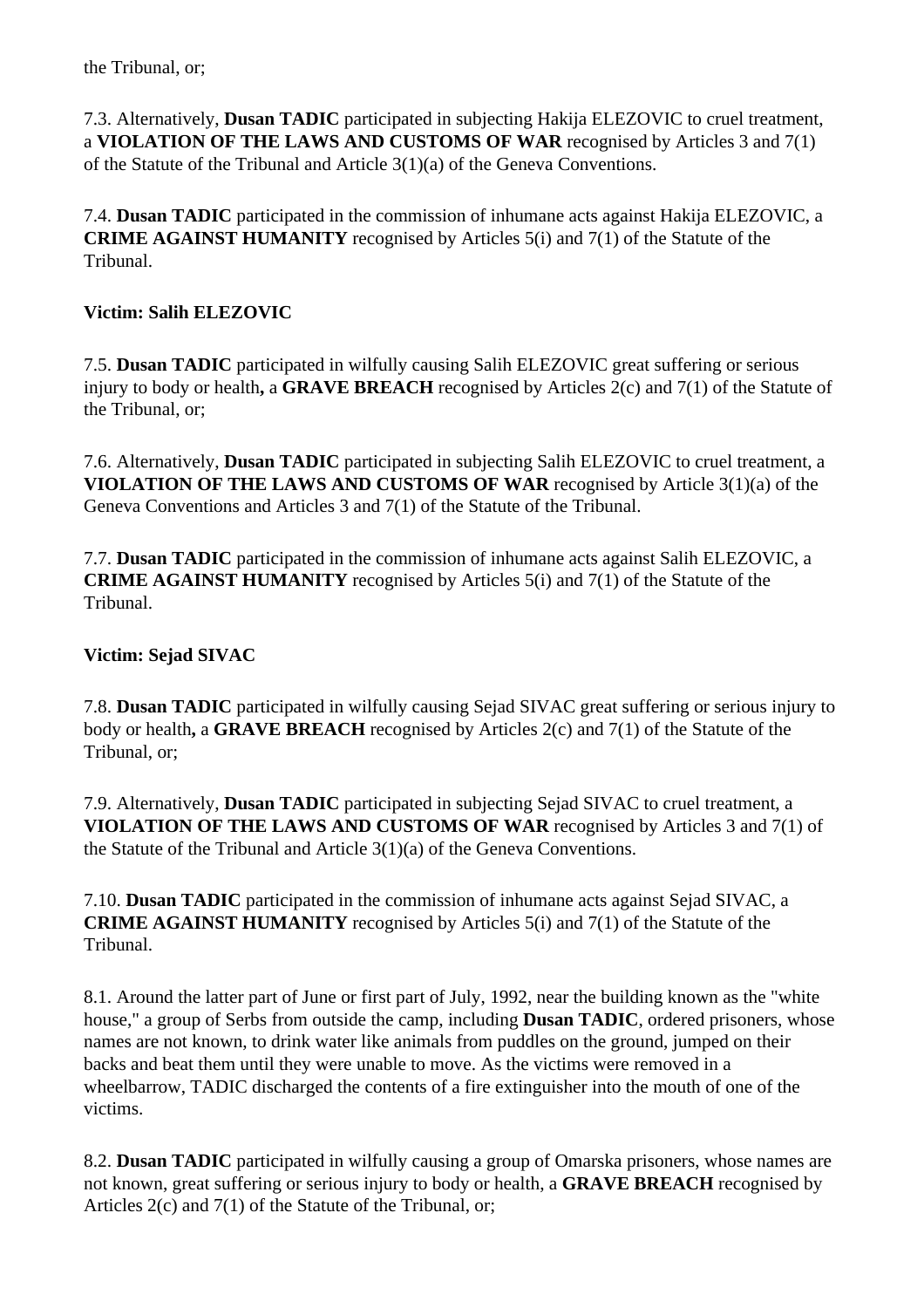8.3. Alternatively, **Dusan TADIC** participated in subjecting these unknown Omarska prisoners to cruel treatment, a **VIOLATION OF THE LAWS OR CUSTOMS OF WAR** recognised by Articles 3 and 7(1) of the Statute of the Tribunal and Article 3(1)(a) of the Geneva Conventions.

8.4. **Dusan TADIC** and **Dusan KNEZEVIC** participated in subjecting these unknown Omarska prisoners to inhumane acts, a **CRIME AGAINST HUMANITY** recognised by Articles 5(i) and 7 (1) of the Statute of the Tribunal.

9.1. Around 8 July 1992, in the building known as the "white house," a group of persons from outside the camp, including **Dusan TADIC**, called prisoners individually from one room in the "white house" to another, where they were beaten. After a number of prisoners were called out, Hase ICIC was taken into the room, where members of the group, including **Dusan TADIC**, placed a rope around his neck, beat him with clubs and kicked him with boots until he was unconscious.

9.2. **Dusan TADIC** participated in wilfully causing Hase ICIC great suffering or serious injury to body or health, a **GRAVE BREACH** recognised by Articles 2(c) and 7(1) of the Statute of the Tribunal, or;

9.3. Alternatively, **Dusan TADIC** participated in subjecting Hase ICIC to cruel treatment, a **VIOLATION OF THE LAWS OR CUSTOMS OF WAR** recognised by Articles 3 and 7(1) Statute of the Tribunal and Article 3(1)(a) of the Geneva Conventions.

9.4. **Dusan TADIC** participated in subjecting Hase ICIC to inhumane acts, a **CRIME AGAINST HUMANITY** recognised by Articles 5(i) and 7(1) of the Statute of the Tribunal.

10.1. Around 27 May 1992, the Serb forces compelled the Bosnian Muslim and Bosnian Croat people of the Kozarac area to surrender to them. Some people were killed immediately and the others were forced to march toward the town of Kozarac where they were bussed to the various camps in the Prijedor opstina. As more and more of the Muslim and Croat people of the opstina were forced to join in the surrender they formed into columns heading to the designated assembly areas. Among the people in the columns were Ekrem KARABASIC, Ismet KARABASIC, and Seido KARABASIC and Redo FORIC, all Bosnian Muslim residents of the Kozarac area. When the four of them reached a particular junction in the town, they were pulled out of the columns by members of the Serb forces in the area, including **Dusan TADIC** and **Goran BOROVNICA**. The Serbs, including **TADIC** and **BOROVNICA**, pushed Ekrem KARABASIC, Ismet KARABASIC, and Seido KARABASIC and Redo FORIC against a wall and shot and killed them.

# **Victim: Ekrem KARABASIC**

10.2. **Dusan TADIC** and **Goran BOROVNICA** participated in the wilful killing of Ekrem KARABASIC, a **GRAVE BREACH** recognised by Articles 2(a) and 7(1) of the Statute of the Tribunal, or;

10.3. Alternatively, **Dusan TADIC** and **Goran BOROVNICA** participated in the murder of Ekrem KARABASIC, a **VIOLATION OF THE LAWS OR CUSTOMS OF WAR** recognised by Articles 3 and 7(1) of the Statute of the Tribunal and Article 3(1)(a) of the Geneva Conventions.

10.4. **Dusan TADIC** and **Goran BOROVNICA** participated in the murder of Ekrem KARABASIC, a **CRIME AGAINST HUMANITY** recognised by Articles 5(a) and 7(1) of the Statute of the Tribunal.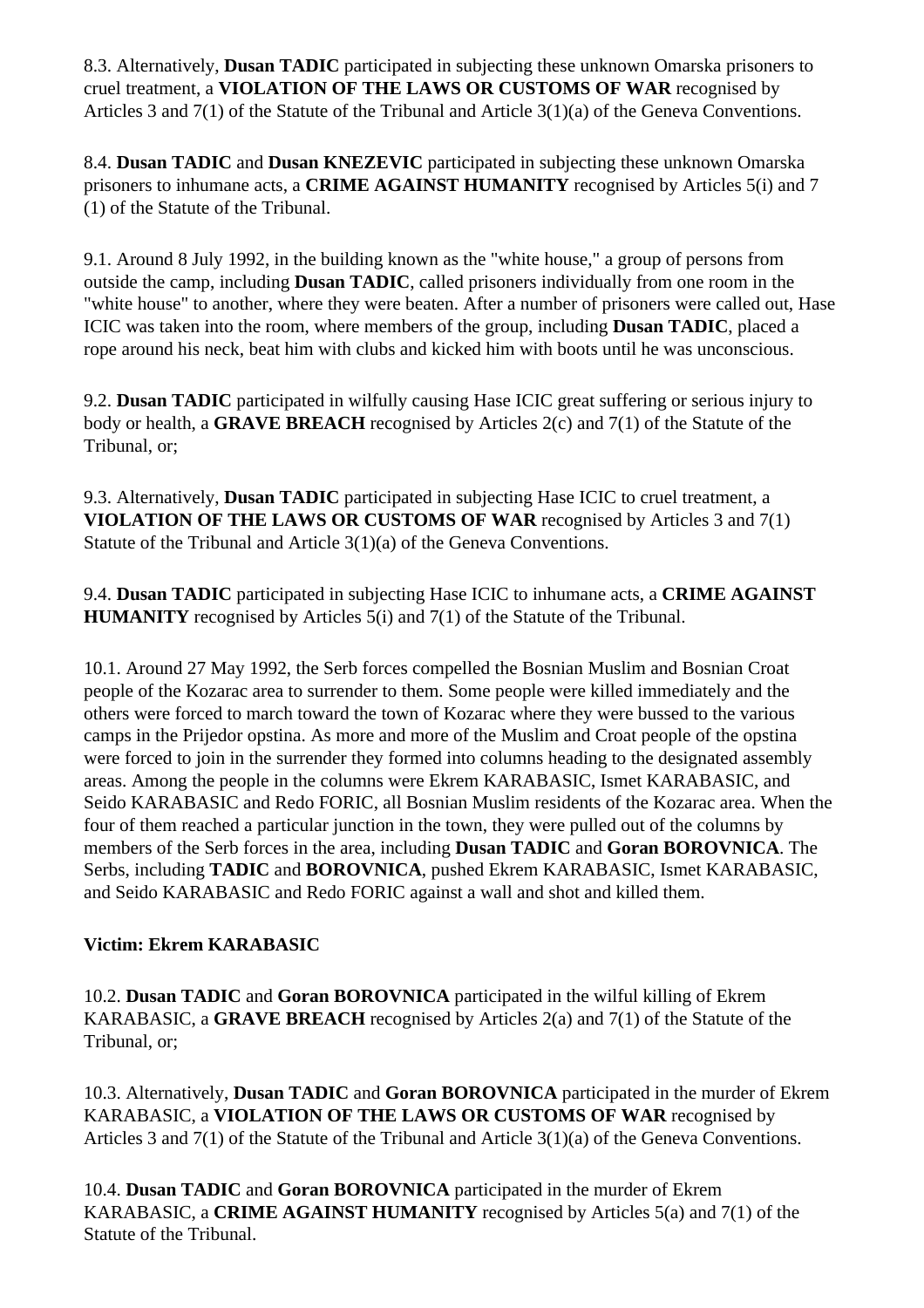10.5. **Dusan TADIC** and **Goran BOROVNICA** participated in wilfully causing serious injury to the body or health of Ekrem KARABASIC, a **GRAVE BREACH** recognised by Articles 2(c) and 7 (1) of the Statute of the Tribunal, or;

10.6. Alternatively, **Dusan TADIC** and **Goran BOROVNICA** participated in subjecting Ekrem KARABASIC to cruel treatment, a **VIOLATION OF THE LAWS OR CUSTOMS OF WAR** recognised by Articles 3 and 7(1) of the Statute of the Tribunal and Article 3(1)(a) of the Geneva Conventions.

10.7. **Dusan TADIC** and **Goran BOROVNICA** participated in subjecting Ekrem KARABASIC to inhumane acts, a **CRIME AGAINST HUMANITY** recognised by Articles 5(i) and 7(1) of the Statute of the Tribunal.

# **Victim: Ismet KARABASIC**

10.8. **Dusan TADIC** and **Goran BOROVNICA** participated in the wilful killing of Ismet KARABASIC, a **GRAVE BREACH** recognised by Articles 2(a) and 7(1) of the Statute of the Tribunal, or;

10.9. Alternatively, **Dusan TADIC** and **Goran BOROVNICA** participated in the murder of Ismet KARABASIC, a **VIOLATION OF THE LAWS OR CUSTOMS OF WAR** recognised by Articles 3 and 7(1) of the Statute of the Tribunal and Article 3(1)(a) of the Geneva Conventions.

10.10. **Dusan TADIC** and **Goran BOROVNICA** participated in the murder of Ismet KARABASIC, a **CRIME AGAINST HUMANITY** recognised by Articles 5(a) and 7(1) of the Statute of the Tribunal.

10.11. **Dusan TADIC** and **Goran BOROVNICA** participated in wilfully causing serious injury to the body or health of Ismet KARABASIC, a **GRAVE BREACH** recognised by Articles 2(c) and 7 (1) of the Statute of the Tribunal, or;

10.12. Alternatively, **Dusan TADIC** and **Goran BOROVNICA** participated in subjecting Ismet KARABASIC to cruel treatment, a **VIOLATION OF THE LAWS OR CUSTOMS OF WAR** recognised by Articles 3 and 7(1) of the Statute of the Tribunal and Article 3(1)(a) of the Geneva Conventions.

10.13. **Dusan TADIC** and **Goran BOROVNICA** participated in subjecting Ismet KARABASIC to inhumane acts, a **CRIME AGAINST HUMANITY** recognised by Articles 5(i) and 7(1) of the Statute of the Tribunal.

# **Victim: Seido KARABASIC**

10.14. **Dusan TADIC** and **Goran BOROVNICA** participated in the wilful killing of Seido KARABASIC, a **GRAVE BREACH** recognised by Articles 2(a) and 7(1) of the Statute of the Tribunal, or;

10.15. Alternatively, **Dusan TADIC** and **Goran BOROVNICA** participated in the murder of Seido KARABASIC, a **VIOLATION OF THE LAWS OR CUSTOMS OF WAR** recognised by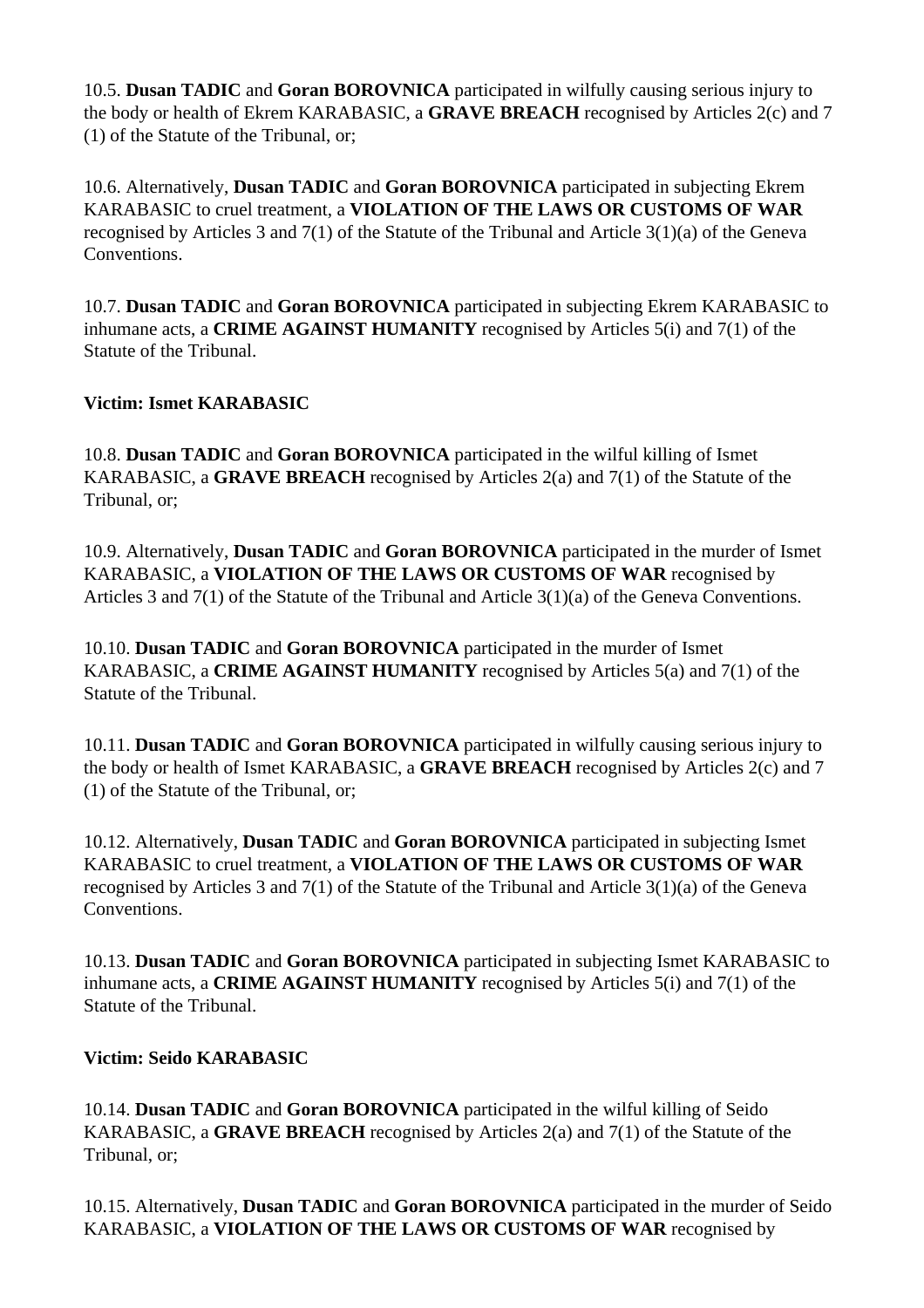Articles 3 and 7(1) of the Statute of the Tribunal and Article 3(1)(a) of the Geneva Conventions.

10.16. **Dusan TADIC** and **Goran BOROVNICA** participated in the murder of Seido KARABASIC, a **CRIME AGAINST HUMANITY** recognised by Articles 5(a) and 7(1) of the Statute of the Tribunal.

10.17. **Dusan TADIC** and **Goran BOROVNICA** participated in wilfully causing serious injury to the body or health of Seido KARABASIC, a **GRAVE BREACH** recognised by Articles 2(c) and 7 (1) of the Statute of the Tribunal, or;

10.18. Alternatively, **Dusan TADIC** and **Goran BOROVNICA** participated in subjecting Seido KARABASIC to cruel treatment, a **VIOLATION OF THE LAWS OR CUSTOMS OF WAR** recognised by Articles 3 and 7(1) of the Statute of the Tribunal and Article 3(1)(a) of the Geneva Conventions.

10.19. **Dusan TADIC** and **Goran BOROVNICA** participated in subjecting Seido KARABASIC to inhumane acts, a **CRIME AGAINST HUMANITY** recognised by Articles 5(i) and 7(1) of the Statute of the Tribunal.

## **Victim: Redo FORIC**

10.20. **Dusan TADIC** and **Goran BOROVNICA** participated in the wilful killing of Redo FORIC, a **GRAVE BREACH** recognised by Articles 2(a) and 7(1) of the Statute of the Tribunal, or;

10.21. Alternatively, **Dusan TADIC** and **Goran BOROVNICA** participated in the murder of Redo FORIC, a **VIOLATION OF THE LAWS OR CUSTOMS OF WAR** recognised by Articles 3 and 7(1) of the Statute of the Tribunal and Article 3(1)(a) of the Geneva Conventions.

10.22. **Dusan TADIC** and **Goran BOROVNICA** participated in the murder of Redo FORIC, a **CRIME AGAINST HUMANITY** recognised by Articles 5(a) and 7(1) of the Statute of the Tribunal.

10.23. **Dusan TADIC** and **Goran BOROVNICA** participated in wilfully causing serious injury to the body or health of Redo FORIC, a **GRAVE BREACH** recognised by Articles 2(c) and 7(1) of the Statute of the Tribunal, or;

10.24. Alternatively, **Dusan TADIC** and **Goran BOROVNICA** participated in subjecting Redo FORIC to cruel treatment, a **VIOLATION OF THE LAWS OR CUSTOMS OF WAR** recognised by Articles 3 and 7(1) of the Statute of the Tribunal and Article 3(1)(a) of the Geneva Conventions.

10.25. **Dusan TADIC** and **Goran BOROVNICA** participated in subjecting Redo FORIC to inhumane acts, a **CRIME AGAINST HUMANITY** recognised by Articles 5(i) and 7(1) of the Statute of the Tribunal.

11.1. Around 14 June 1992, two groups of armed Serbs, which included **Dusan TADIC**, entered the villages of Jaskici and Sivci, located southeast of Prijedor town in opstina Prijedor. The Serbs went from house to house calling out all the residents and separating the men between the ages of 15 and 65 from the women and children. Among the men separated in Sivci were Sakib ELKASEVIC, Osme ELKASEVIC, Alija JAVOR, Abaz JASKIC and Nijaz JASKIC, all of whom were shot and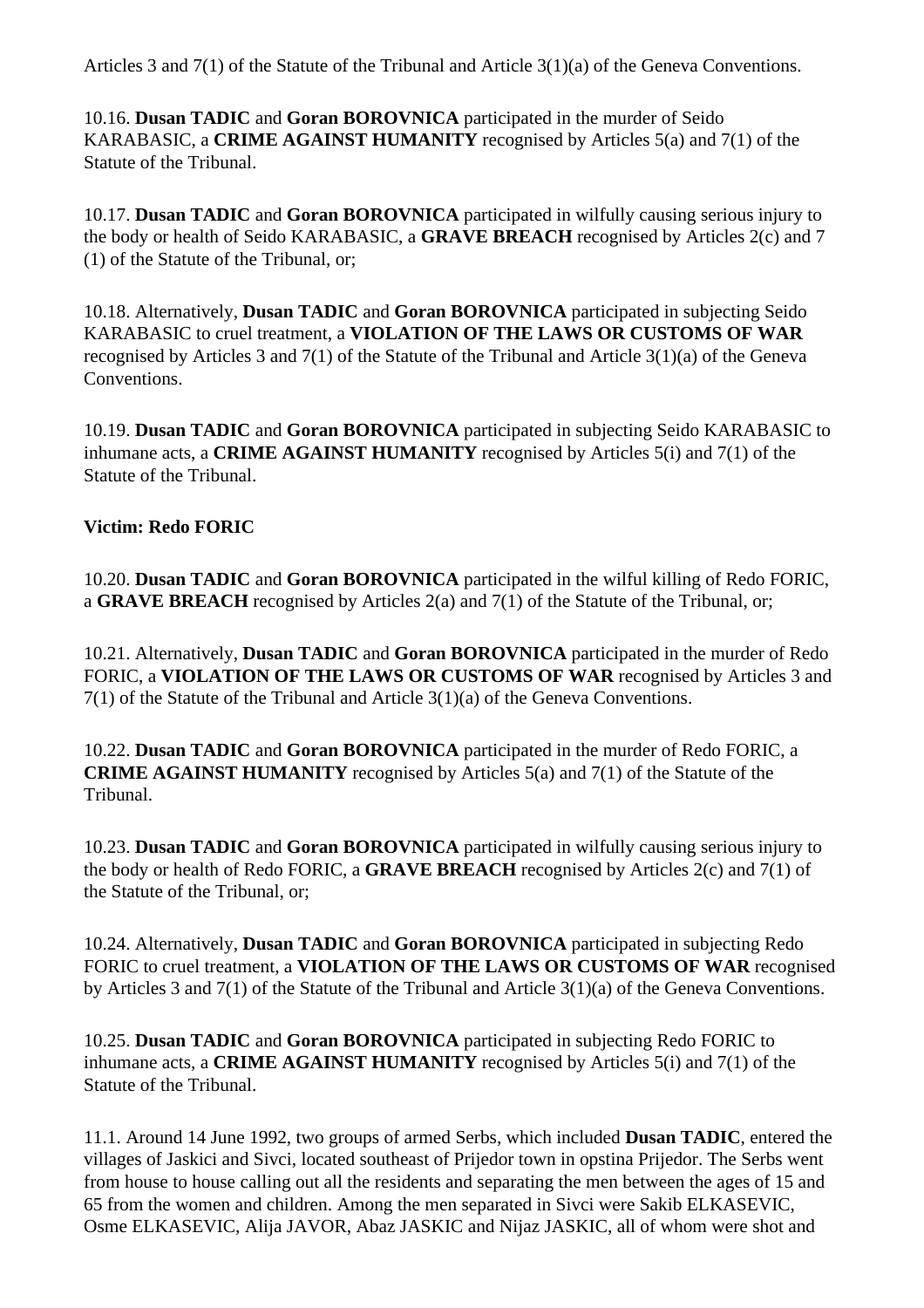killed in front of their homes. The two groups of Serbs then moved into the village of Jaskici, forcing Muslims from Sivci, including Meho KENJAR and Adam JAKUPOVIC, to come with them. In Jaskici, the Serbs forced Salko JASKIC, Ismet JASKIC, Beido BALIC, Sefik BALIC, Nijas ELKASEVIC and Ilijas ELKASEVIC, among others, from their homes. **Dusan TADIC** and some of the other Serbs then forced the victims to lie on the ground, beat them with thick wooden sticks, kicked them, and then took them from the village to an unknown location.

# **Victim: Sakib ELKASEVIC**

11.2. **Dusan TADIC** participated in the wilful killing of Sakib ELKASEVIC, a **GRAVE BREACH**  recognised by Articles 2(a) and 7(1) of the Statute of the Tribunal, or;

11.3. Alternatively, **Dusan TADIC** participated in the murder of Sakib ELKASEVIC, a **VIOLATION OF THE LAWS OR CUSTOMS OF WAR** recognised by Articles 3 and 7(1) of the Statute of the Tribunal and Article 3(1)(a) of the Geneva Conventions.

11.4. **Dusan TADIC** participated in the murder of Sakib ELKASEVIC, a **CRIME AGAINST HUMANITY** recognised by Articles 5(a) and 7(1) of the Statute of the Tribunal.

11.5. **Dusan TADIC** participated in wilfully causing serious injury to the body or health of Sakib ELKASEVIC, a **GRAVE BREACH** recognised by Articles 2(c) and 7(1) of the Statute of the Tribunal, or;

11.6. Alternatively, **Dusan TADIC** participated in subjecting Sakib ELKASEVIC to cruel treatment, a **VIOLATION OF THE LAWS OR CUSTOMS OF WAR** recognised by Articles 3 and 7(1) of the Statute of the Tribunal and Article 3(1)(a) of the Geneva Conventions.

11.7. **Dusan TADIC** participated in subjecting Sakib ELKASEVIC to inhumane acts, a **CRIME AGAINST HUMANITY** recognised by Articles 5(i) and 7(1) of the Statute of the Tribunal.

## **Victim: Osme ELKASEVIC**

11.8. **Dusan TADIC** participated in the wilful killing of Osme ELKASEVIC, a **GRAVE BREACH**  recognised by Articles 2(a) and 7(1) of the Statute of the Tribunal, or;

11.9. Alternatively, **Dusan TADIC** participated in the murder of Osme ELKASEVIC, a **VIOLATION OF THE LAWS OR CUSTOMS OF WAR** recognised by Articles 3 and 7(1) of the Statute of the Tribunal and Article 3(1)(a) of the Geneva Conventions.

11.10. **Dusan TADIC** participated in the murder of Osme ELKASEVIC, a **CRIME AGAINST HUMANITY** recognised by Articles 5(a) and 7(1) of the Statute of the Tribunal.

11.11. **Dusan TADIC** participated in wilfully causing serious injury to the body or health of Osme ELKASEVIC, a **GRAVE BREACH** recognised by Articles 2(c) and 7(1) of the Statute of the Tribunal, or;

11.12. Alternatively, **Dusan TADIC** participated in subjecting Osme ELKASEVIC to cruel treatment, a **VIOLATION OF THE LAWS OR CUSTOMS OF WAR** recognised by Articles 3 and 7(1) of the Statute of the Tribunal and Article 3(1)(a) of the Geneva Conventions.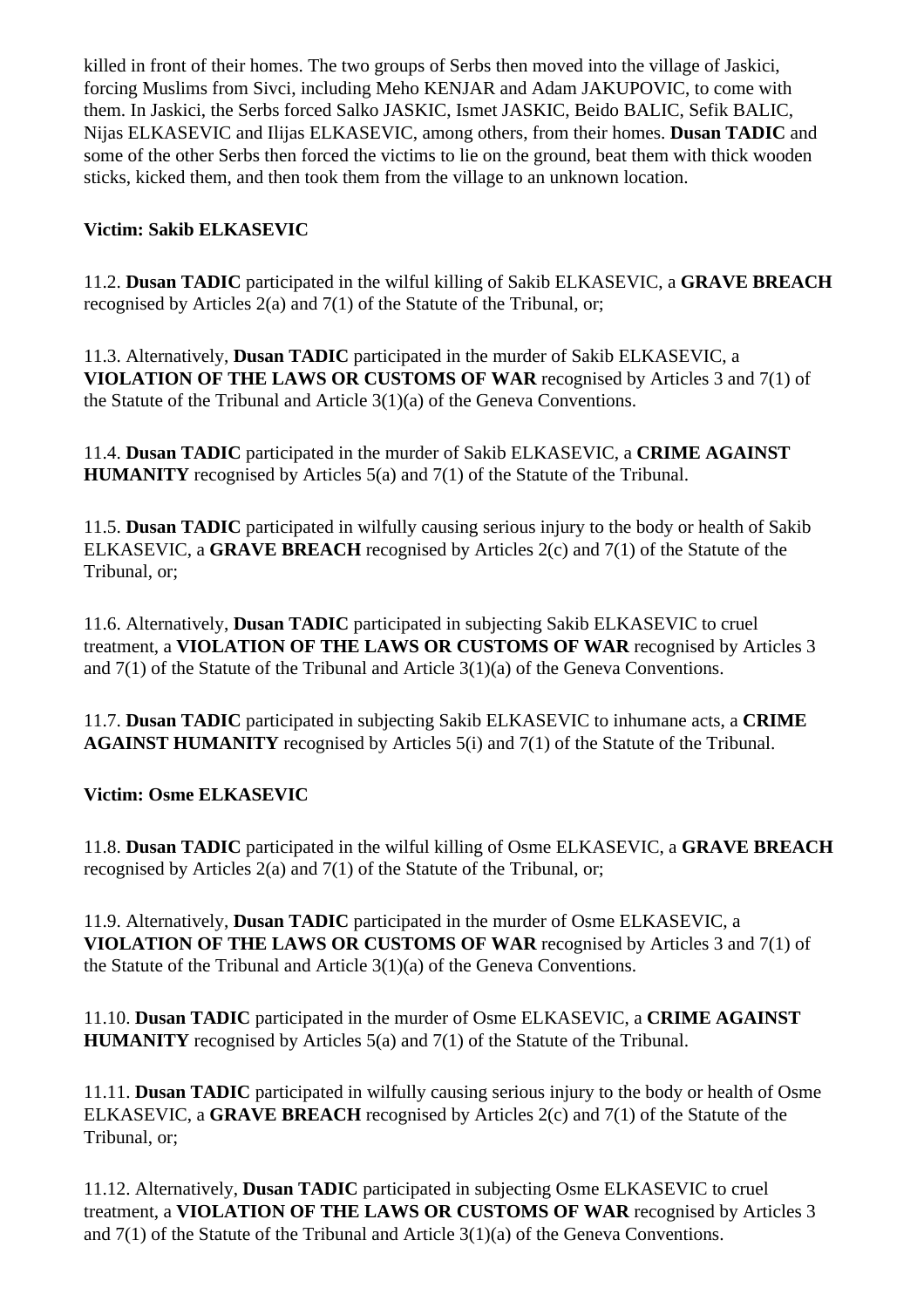11.13. **Dusan TADIC** participated in subjecting Osme ELKASEVIC to inhumane acts, a **CRIME AGAINST HUMANITY** recognised by Articles 5(i) and 7(1) of the Statute of the Tribunal.

**Victim: Abaz JASKIC** 

11.14. **Dusan TADIC** participated in the wilful killing of Abaz JASKIC, a **GRAVE BREACH**  recognised by Articles 2(a) and 7(1) of the Statute of the Tribunal, or;

11.15. Alternatively, **Dusan TADIC** participated in the murder of Abaz JASKIC, a **VIOLATION OF THE LAWS OR CUSTOMS OF WAR** recognised by Articles 3 and 7(1) of the Statute of the Tribunal and Article 3(1)(a) of the Geneva Conventions.

11.16. **Dusan TADIC** participated in the murder of Abaz JASKIC, a **CRIME AGAINST HUMANITY** recognised by Articles 5(a) and 7(1) of the Statute of the Tribunal.

11.17. **Dusan TADIC** participated in wilfully causing serious injury to the body or health of Abaz JASKIC, a **GRAVE BREACH** recognised by Articles 2(c) and 7(1) of the Statute of the Tribunal, or;

11.18. Alternatively, **Dusan TADIC** participated in subjecting Abaz JASKIC to cruel treatment, a **VIOLATION OF THE LAWS OR CUSTOMS OF WAR** recognised by Articles 3 and 7(1) of the Statute of the Tribunal and Article 3(1)(a) of the Geneva Conventions.

11.19. **Dusan TADIC** participated in subjecting Abaz JASKIC to inhumane acts, a **CRIME AGAINST HUMANITY** recognised by Articles 5(i) and 7(1) of the Statute of the Tribunal.

**Victim: Nijaz JASKIC** 

11.20. **Dusan TADIC** participated in the wilful killing of Nijaz JASKIC, a **GRAVE BREACH**  recognised by Articles 2(a) and 7(1) of the Statute of the Tribunal, or;

11.21. Alternatively, **Dusan TADIC** participated in the murder of Nijaz JASKIC, a **VIOLATION OF THE LAWS OR CUSTOMS OF WAR** recognised by Articles 3 and 7(1) of the Statute of the Tribunal and Article 3(1)(a) of the Geneva Conventions.

11.22. **Dusan TADIC** participated in the murder of Nijaz JASKIC, a **CRIME AGAINST HUMANITY** recognised by Articles 5(a) and 7(1) of the Statute of the Tribunal.

11.23. **Dusan TADIC** participated in wilfully causing serious injury to the body or health of Nijaz JASKIC, a **GRAVE BREACH** recognised by Articles 2(c) and 7(1) of the Statute of the Tribunal, or;

11.24. Alternatively, **Dusan TADIC** participated in subjecting Nijaz JASKIC to cruel treatment, a **VIOLATION OF THE LAWS OR CUSTOMS OF WAR** recognised by Articles 3 and 7(1) of the Statute of the Tribunal and Article 3(1)(a) of the Geneva Conventions.

11.25. **Dusan TADIC** participated in subjecting Nijaz JASKIC to inhumane acts, a **CRIME AGAINST HUMANITY** recognised by Articles 5(i) and 7(1) of the Statute of the Tribunal.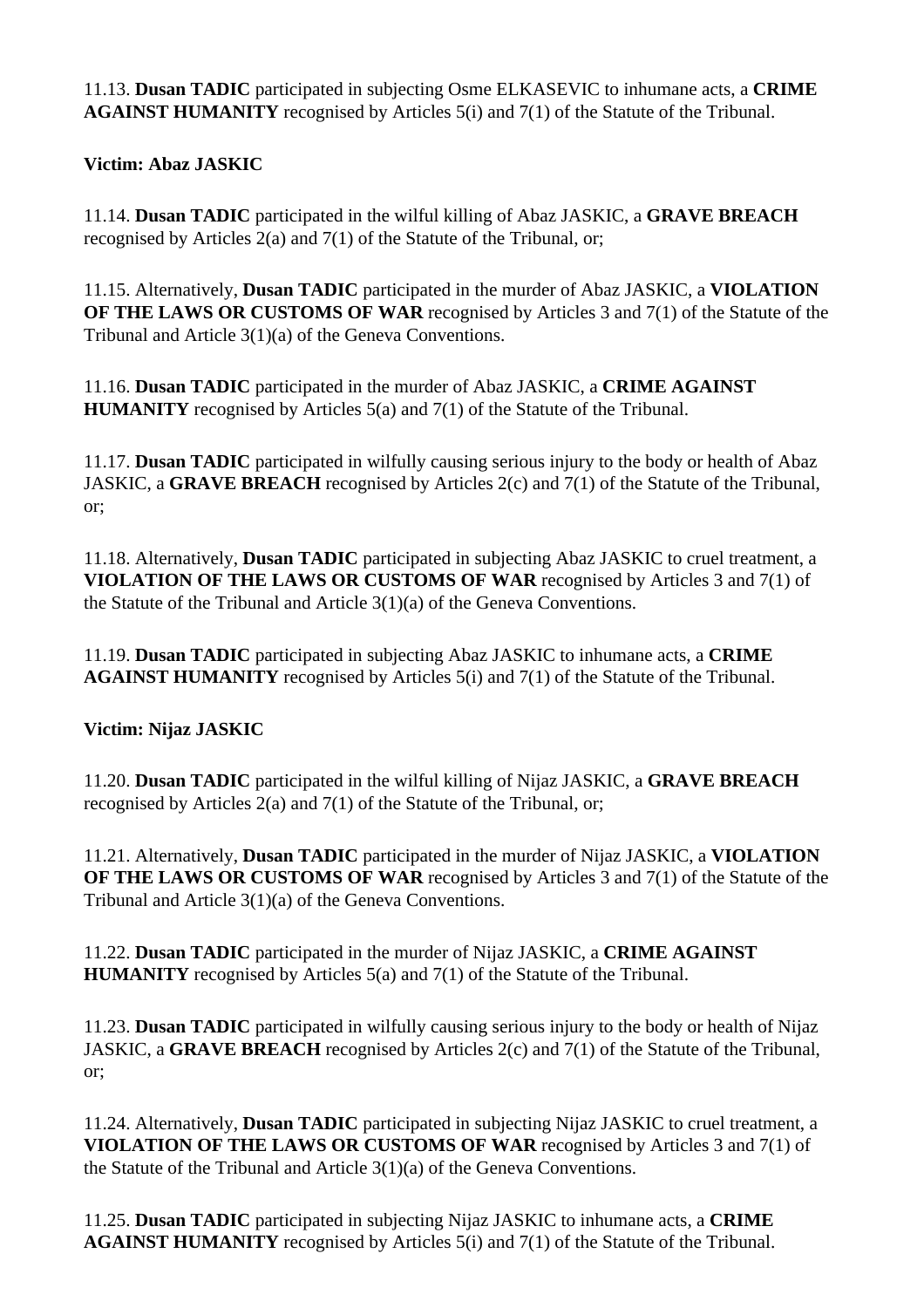## **Victim: Alija JAVOR**

11.26. **Dusan TADIC** participated in the wilful killing of Alija JAVOR, a **GRAVE BREACH**  recognised by Articles 2(a) and 7(1) of the Statute of the Tribunal, or;

11.27. Alternatively, **Dusan TADIC** participated in the murder of Alija JAVOR, a **VIOLATION OF THE LAWS OR CUSTOMS OF WAR** recognised by Articles 3 and 7(1) of the Statute of the Tribunal and Article 3(1)(a) of the Geneva Conventions.

11.28. **Dusan TADIC** participated in the murder of Alija JAVOR, a **CRIME AGAINST HUMANITY** recognised by Articles 5(a) and 7(1) of the Statute of the Tribunal.

11.29. **Dusan TADIC** participated in wilfully causing serious injury to the body or health of Alija JAVOR, a **GRAVE BREACH** recognised by Articles 2(c) and 7(1) of the Statute of the Tribunal, or;

11.30. Alternatively, **Dusan TADIC** participated in subjecting Alija JAVOR to cruel treatment, a **VIOLATION OF THE LAWS OR CUSTOMS OF WAR** recognised by Articles 3 and 7(1) of the Statute of the Tribunal and Article 3(1)(a) of the Geneva Conventions.

11.31. **Dusan TADIC** participated in subjecting Alija JAVOR to inhumane acts, a **CRIME AGAINST HUMANITY** recognised by Articles 5(i) and 7(1) of the Statute of the Tribunal.

## **Victim: Beido BALIC**

11.32. **Dusan TADIC** participated in wilfully causing serious injury to the body or health of Beido BALIC, a **GRAVE BREACH** recognised by Articles 2(c) and 7(1) of the Statute of the Tribunal, or;

11.33. Alternatively, **Dusan TADIC** participated in subjecting Beido BALIC to cruel treatment, a **VIOLATION OF THE LAWS OR CUSTOMS OF WAR** recognised by Articles 3 and 7(1) of the Statute of the Tribunal and Article 3(1)(a) of the Geneva Conventions.

11.34. **Dusan TADIC** participated in subjecting Beido BALIC to inhumane acts, a **CRIME AGAINST HUMANITY** recognised by Articles 5(i) and 7(1) of the Statute of the Tribunal.

## **Victim: Sefik BALIC**

11.35. **Dusan TADIC** participated in wilfully causing serious injury to the body or health of Sefik BALIC, a **GRAVE BREACH** recognised by Articles 2(c) and 7(1) of the Statute of the Tribunal, or;

11.36. Alternatively, **Dusan TADIC** participated in subjecting Sefik BALIC to cruel treatment, a **VIOLATION OF THE LAWS OR CUSTOMS OF WAR** recognised by Articles 3 and 7(1) of the Statute of the Tribunal and Article 3(1)(a) of the Geneva Conventions.

11.37. **Dusan TADIC** participated in subjecting Sefik BALIC to inhumane acts, a **CRIME AGAINST HUMANITY** recognised by Articles 5(i) and 7(1) of the Statute of the Tribunal.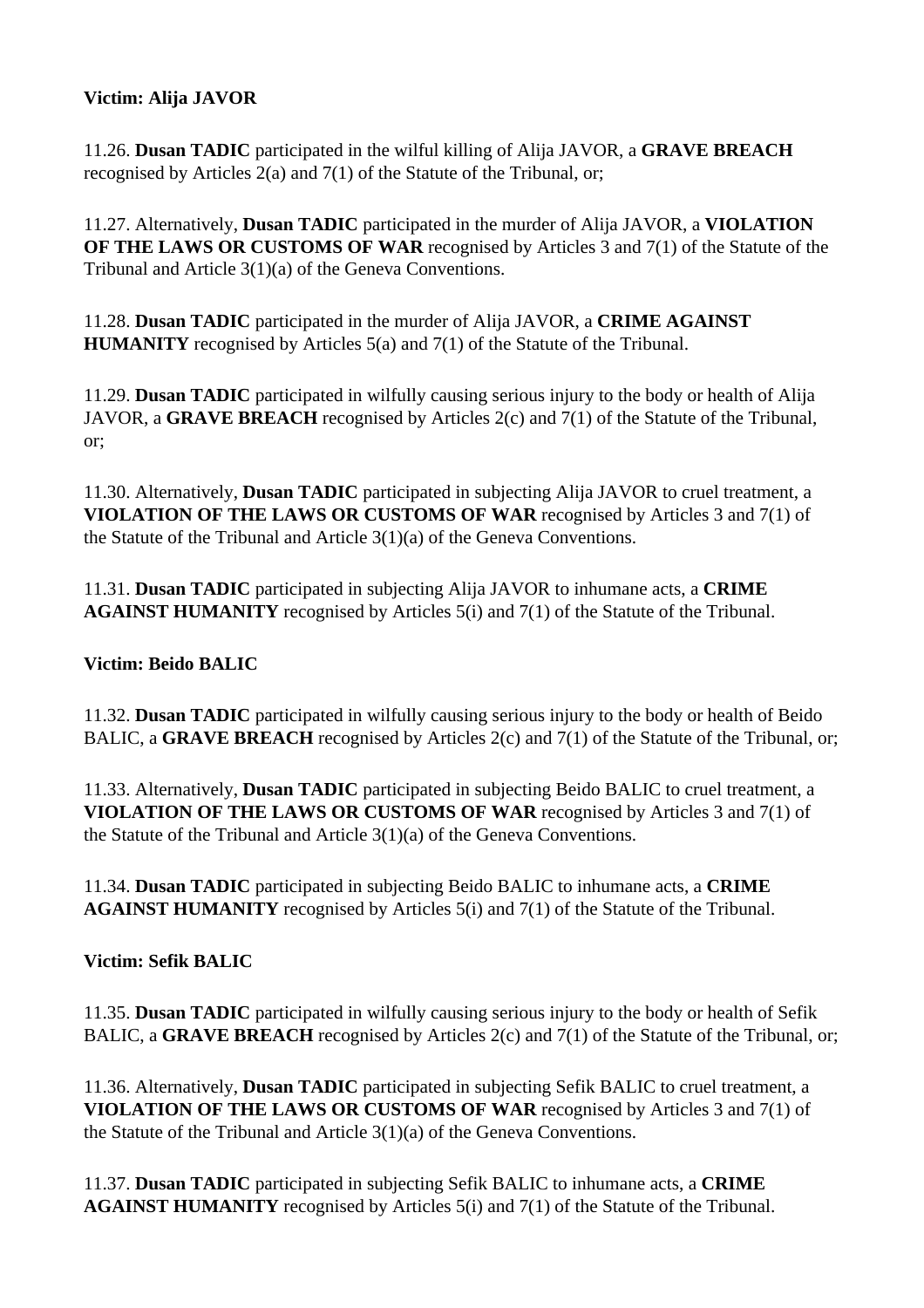## **Victim: Ilijas ELKASEVIC**

11.38. **Dusan TADIC** participated in wilfully causing serious injury to the body or health of Ilijas ELKASEVIC, a **GRAVE BREACH** recognised by Articles 2(c) and 7(1) of the Statute of the Tribunal, or;

11.39. Alternatively, **Dusan TADIC** participated in subjecting Ilijas ELKASEVIC to cruel treatment, a **VIOLATION OF THE LAWS OR CUSTOMS OF WAR** recognised by Articles 3 and 7(1) of the Statute of the Tribunal and Article 3(1)(a) of the Geneva Conventions.

11.40. **Dusan TADIC** participated in subjecting Ilijas ELKASEVIC to inhumane acts, a **CRIME AGAINST HUMANITY** recognised by Articles 5(i) and 7(1) of the Statute of the Tribunal.

## **Victim: Nijas ELKASEVIC**

11.41. **Dusan TADIC** participated in wilfully causing serious injury to the body or health of Nijas ELKASEVIC, a **GRAVE BREACH** recognised by Articles 2(c) and 7(1) of the Statute of the Tribunal, or;

11.42. Alternatively, **Dusan TADIC** participated in subjecting Nijas ELKASEVIC to cruel treatment, a **VIOLATION OF THE LAWS OR CUSTOMS OF WAR** recognised by Articles 3 and 7(1) of the Statute of the Tribunal Article 3(1)(a) of the Geneva Conventions.

11.43. **Dusan TADIC** and **Goran BOROVNICA** participated in subjecting Nijas ELKASEVIC to inhumane acts, a **CRIME AGAINST HUMANITY** recognised by Articles 5(i) and 7(1) of the Statute of the Tribunal.

## **Victim: Adam JAKUPOVIC**

11.44. **Dusan TADIC** participated in wilfully causing serious injury to the body or health of Adam JAKUPOVIC, a **GRAVE BREACH** recognised by Articles 2(c) and 7(1) of the Statute of the Tribunal, or;

11.45. Alternatively, **Dusan TADIC** participated in subjecting Adam JAKUPOVIC to cruel treatment, a **VIOLATION OF THE LAWS OR CUSTOMS OF WAR** recognised by Articles 3 and 7(1) of the Statute of the Tribunal and Article 3(1)(a) of the Geneva Conventions.

11.46. **Dusan TADIC** participated in subjecting Adam JAKUPOVIC to inhumane acts, a **CRIME AGAINST HUMANITY** recognised by Articles 5(i) and 7(1) of the Statute of the Tribunal.

## **Victim: Ismet JASKIC**

11.47. **Dusan TADIC** participated in wilfully causing serious injury to the body or health of Ismet JASKIC, a **GRAVE BREACH** recognised by Articles 2(c) and 7(1) of the Statute of the Tribunal, or;

11.48. Alternatively, **Dusan TADIC** participated in subjecting Ismet JASKIC to cruel treatment, a **VIOLATION OF THE LAWS OR CUSTOMS OF WAR** recognised by Articles 3 and 7(1) of the Statute of the Tribunal and Article 3(1)(a) of the Geneva Conventions.